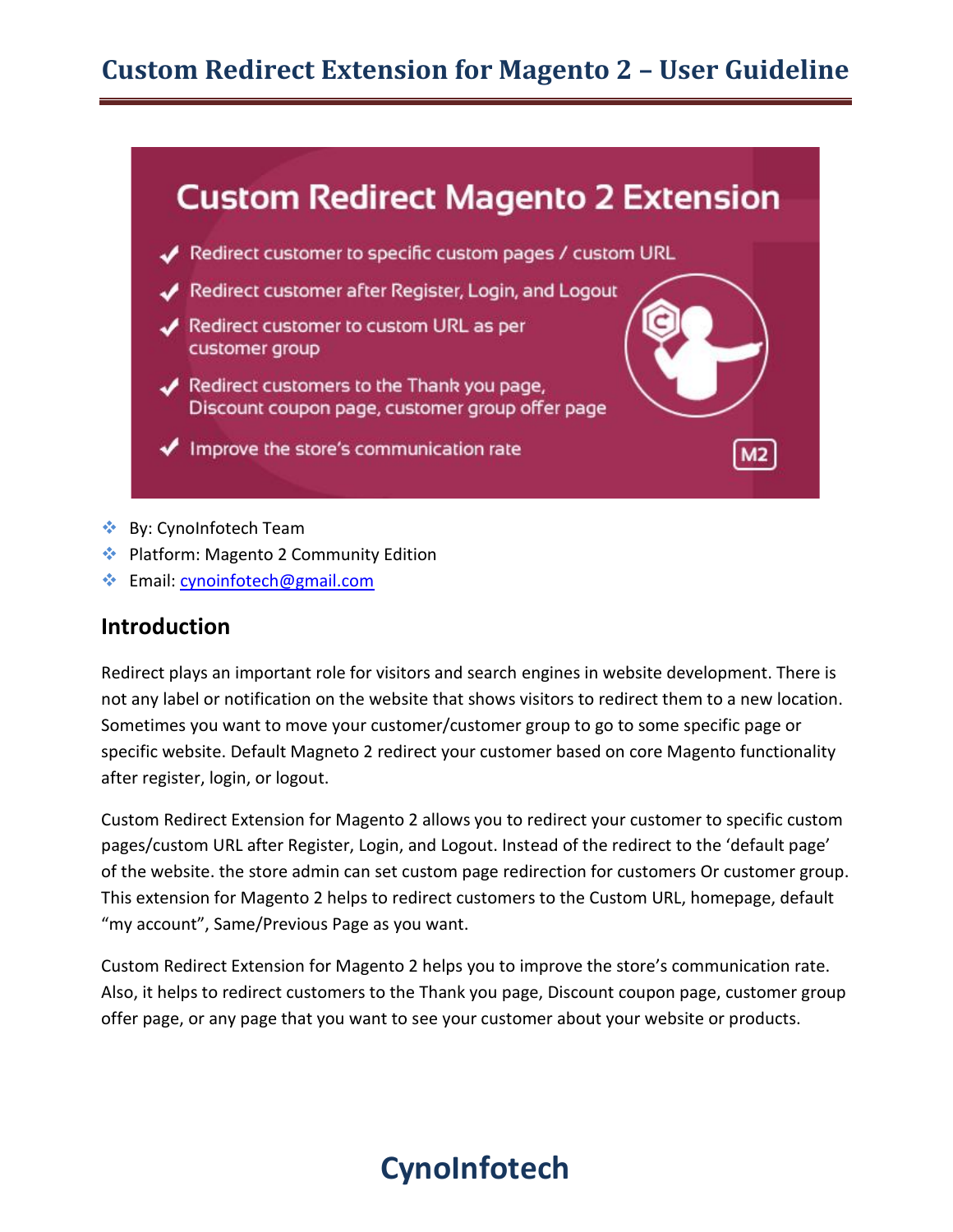#### **Features**

- ❖ Redirect customer to specific custom pages/custom URL
- ❖ Redirect customer after Register, Login, and Logout
- ❖ Redirect customer to custom URL as per customer group
- ❖ Redirect customers to the Custom URL, homepage, default "my account" page, Same/Previous Page
- ❖ Redirect customers to the Thank you page, Discount coupon page, customer group offer page etc... as you want
- ❖ Improve the store's communication rate

### **Settings**

Settings Options

❖ Enable or Disable

### **Configuration**

Here is easy way we teach to How to set Magento 2 Custom Redirect Extension in your website.

❖ First of all login in admin panel of Magento 2 website.

Than go to stores of admin panel and select configuration.

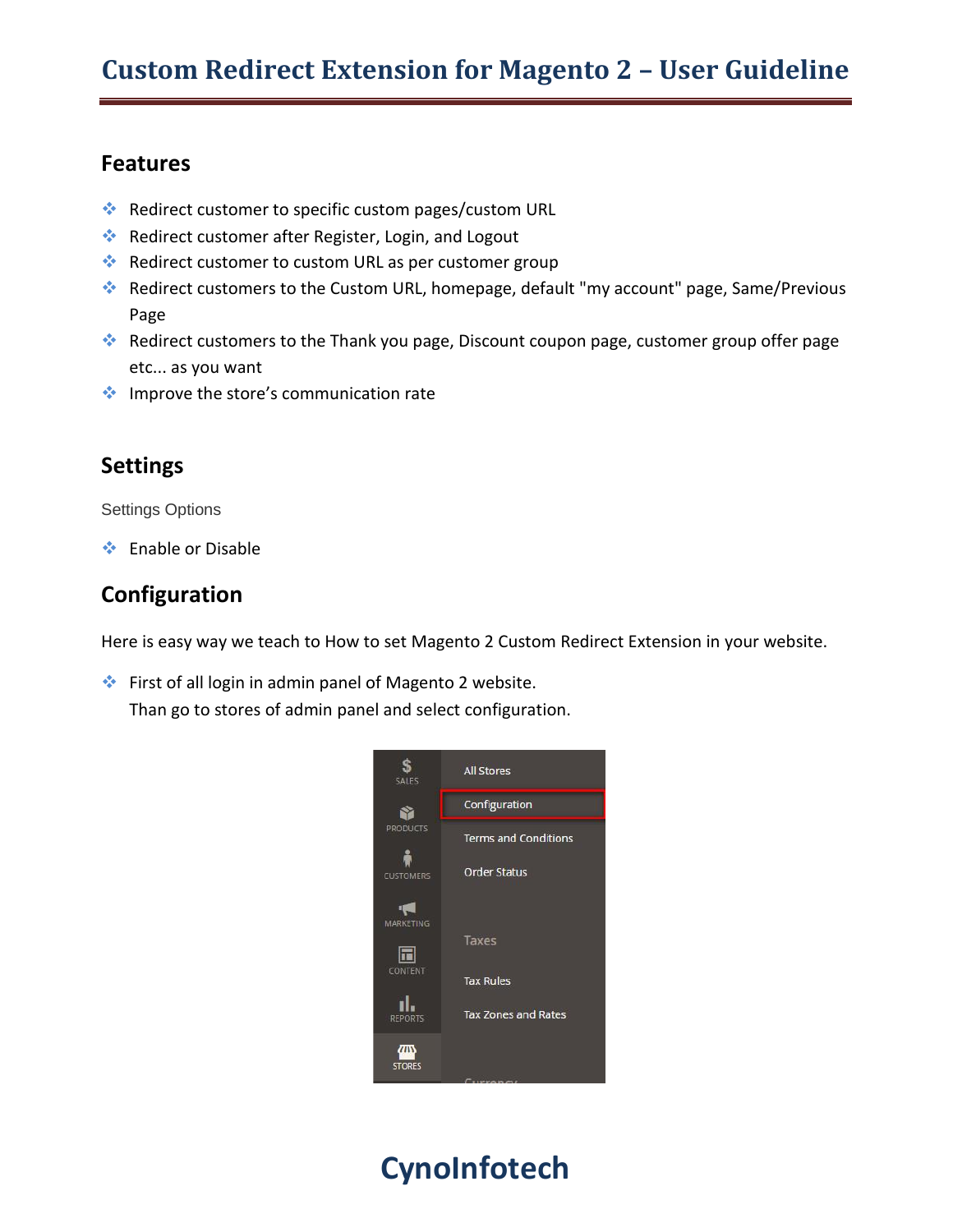### **Custom Redirect Extension for Magento 2 – User Guideline**

❖ Click on CynoInfotech and select Custom Redirect.

|                           | Default Config v<br>Scope: | $\boldsymbol{c}$        |                                            |
|---------------------------|----------------------------|-------------------------|--------------------------------------------|
| DASHBOARD                 |                            |                         |                                            |
| \$<br><b>SALES</b>        | <b>GENERAL</b>             | $\checkmark$            | General Configurati                        |
| CATALOG                   | <b>CATALOG</b>             | $\checkmark$            | Enable<br>[store view]                     |
| <b>CUSTOMERS</b>          | <b>SECURITY</b>            | $\checkmark$            | Redirect After Login<br>[global]           |
| 中国                        | <b>CUSTOMERS</b>           | $\checkmark$            |                                            |
| MARKETING<br>同            | <b>CYNOINFOTECH</b>        | $\widehat{\phantom{0}}$ |                                            |
| CONTENT<br><b>REPORTS</b> | <b>Custom Redirect</b>     |                         |                                            |
| <b>STORES</b>             | <b>SALES</b>               | $\checkmark$            | <b>Redirect After Register</b><br>[global] |
|                           | <b>YOTPO</b>               | $\checkmark$            |                                            |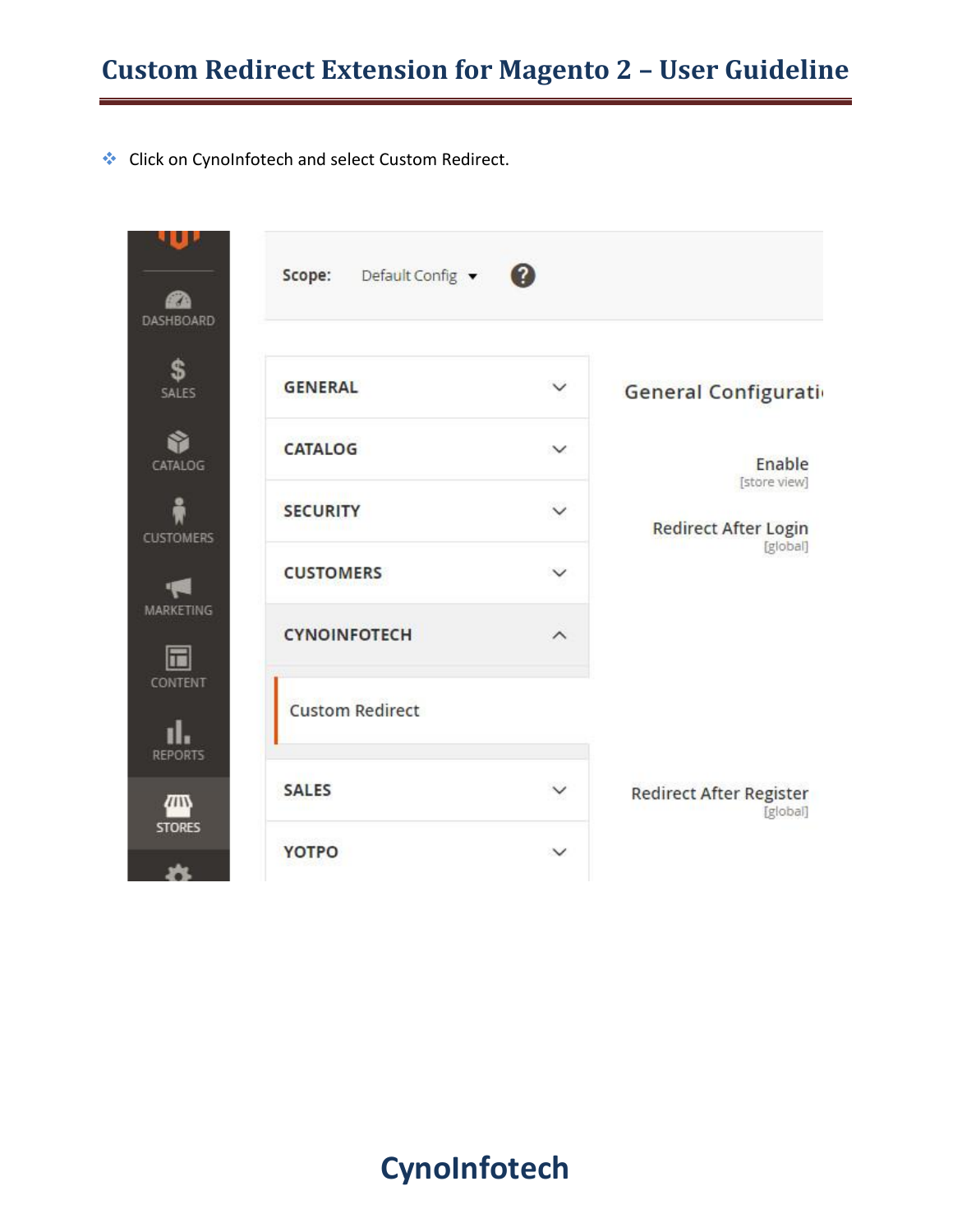### **Custom Redirect Extension for Magento 2 – User Guideline**

- ❖ Choose enable or disable of extension.
- ❖ Redirect After Login
- ❖ Redirect After Registration
- ❖ Redirect After Logout

| Default Config v<br>Scope: | $\bullet$               |                                                         |                                        |                                                                                                 |                          | <b>Save Config</b>        |
|----------------------------|-------------------------|---------------------------------------------------------|----------------------------------------|-------------------------------------------------------------------------------------------------|--------------------------|---------------------------|
|                            |                         |                                                         |                                        |                                                                                                 |                          |                           |
| <b>GENERAL</b>             | $\check{~}$             | <b>General Configuration</b>                            |                                        |                                                                                                 |                          | $\odot$                   |
| <b>CATALOG</b>             | $\check{~}$             | Enable                                                  | Yes                                    |                                                                                                 |                          | $\boldsymbol{\mathrm{v}}$ |
| <b>SECURITY</b>            | $\check{~}$             | [store view]<br><b>Redirect After Login</b><br>[global] |                                        |                                                                                                 |                          |                           |
| <b>CUSTOMERS</b>           | $\checkmark$            |                                                         | <b>Customer Group</b>                  | Redirect                                                                                        | <b>Custom Url</b>        | Action                    |
| <b>CYNOINFOTECH</b>        | $\widehat{\phantom{a}}$ |                                                         | For All Groups<br>$\blacktriangledown$ | Custom Url<br>$\blacktriangledown$                                                              | http://demo73.cssfloat.r | û                         |
| <b>Custom Redirect</b>     |                         |                                                         | $\blacktriangledown$<br>General        | Default/Previous Url<br>$\blacktriangledown$                                                    |                          | û                         |
| <b>SALES</b>               | $\check{~}$             |                                                         | <b>Add New</b>                         | If Select Default/PreviousUrl then it will work based on Customer Configuration > Login Options |                          |                           |
| <b>YOTPO</b>               | $\checkmark$            | <b>Redirect After Register</b>                          |                                        | Redirect                                                                                        | <b>Custom Url</b>        | Action                    |
| <b>DOTDIGITAL</b>          | $\checkmark$            | [global]                                                | <b>Customer Group</b>                  |                                                                                                 |                          |                           |
| <b>SERVICES</b>            | $\check{~}$             |                                                         | For All Groups<br>$\blacktriangledown$ | Custom Url<br>$\pmb{\mathrm{v}}$                                                                | http://demo73.cssfloat.r | t                         |
| <b>ADVANCED</b>            | $\check{~}$             |                                                         | Add New                                |                                                                                                 |                          |                           |
|                            |                         | <b>Redirect After Logout</b><br>[global]                | <b>Customer Group</b>                  | Redirect                                                                                        | <b>Custom Url</b>        | Action                    |
|                            |                         |                                                         | $\pmb{\mathrm{v}}$<br>General          | Custom Url<br>$\pmb{\mathrm{v}}$                                                                | http://demo73.cssfloat.r | û                         |
|                            |                         |                                                         | <b>Add New</b>                         |                                                                                                 |                          |                           |